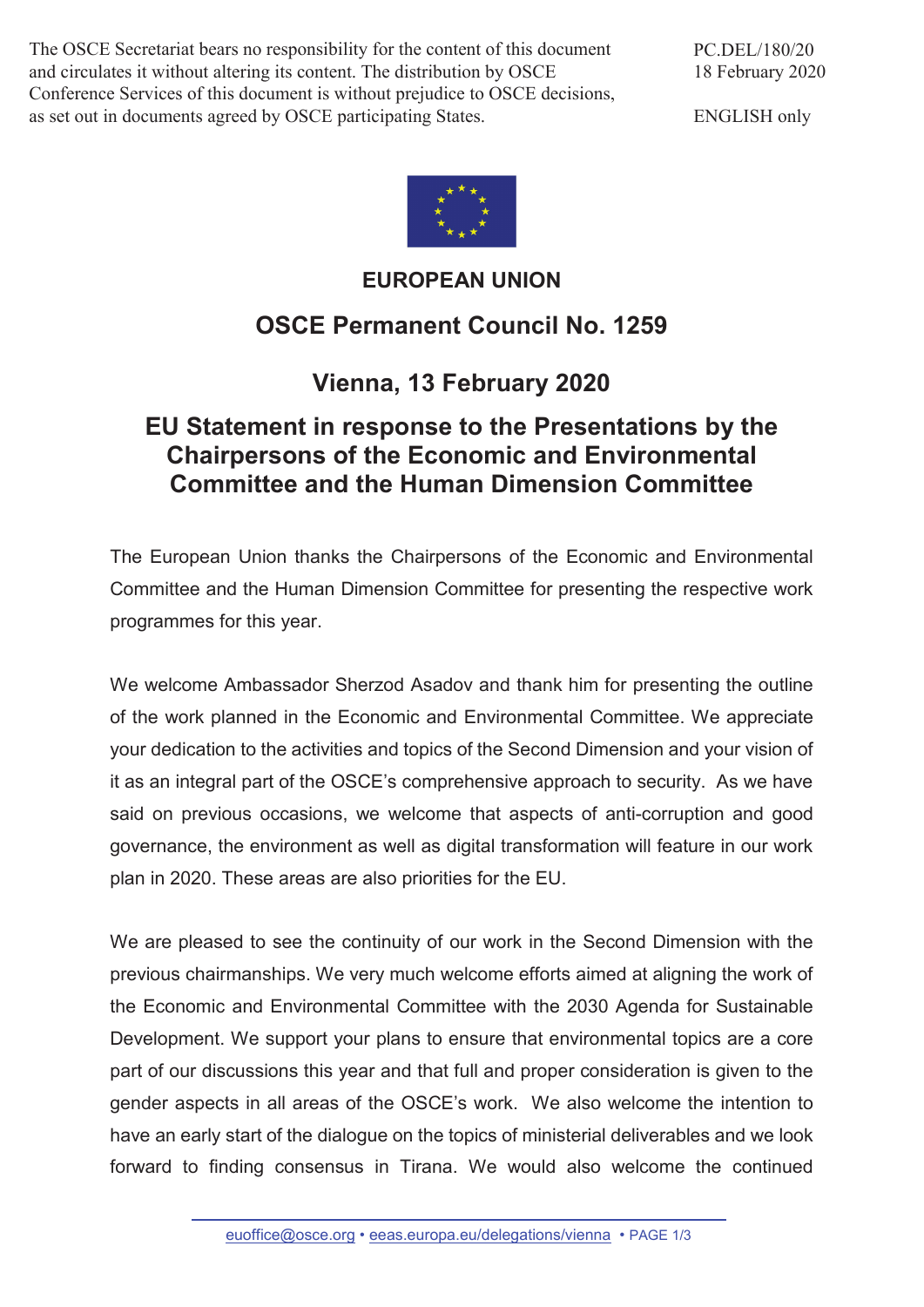contribution of the field missions to the work of the Committee.

We would like to thank Ambassador Ivo Šrámek and his able team for the work done as Chair of the Human Dimension Committee in the past year and we welcome that he will continue in 2020. The Human Dimension should remain at the forefront of our work. This year we mark the anniversary of the Charter of Paris for a new Europe and the Copenhagen Document, landmark documents for the Human Dimension, and we welcome that the HDC Chair together with the Albanian Chairmanship are considering reflecting this in the years' programme.

We welcome the extensive choice of topics for the Human Dimension Committee meetings, in particular the focus on the fundamental freedom of expression, peaceful assembly and religion or belief, media freedom, human rights defenders, democratic institutions and elections. We see merit in addressing intolerance and discrimination in a comprehensive manner, with a focus on hate crimes, as well as in addressing issues related to Roma and Sinti. We would also like to see the discussions on torture prevention continue this year.

We appreciate the efforts invested by the Chair into continuing and strengthening the inclusive and interactive approach of the Human Dimension Committee meetings. This approach facilitates involvement of a broad range of stakeholders - from civil society, autonomous institutions and field missions, as well as from other international organisations - and to more engaging discussions, and we appreciate that this approach will continue. We also appreciate the practice of providing concept papers to steer the discussions. We welcome the continued practice of voluntary reporting and we thank those participating States that made efforts and presented such reports. We encourage participating States to make full use of this agenda item.

We welcome the focus during this year on gender equality, combating violence against women and girls, as well as on women, peace and security, considering the important anniversaries of the landmark UNSC Resolution 1325 and the Beijing Platform for Action. We look forward to the discussions and meetings related to these. Gender mainstreaming throughout all three Committee meetings and all OSCE events is important.

We appreciate that youth features in the work of both Committees in line with the